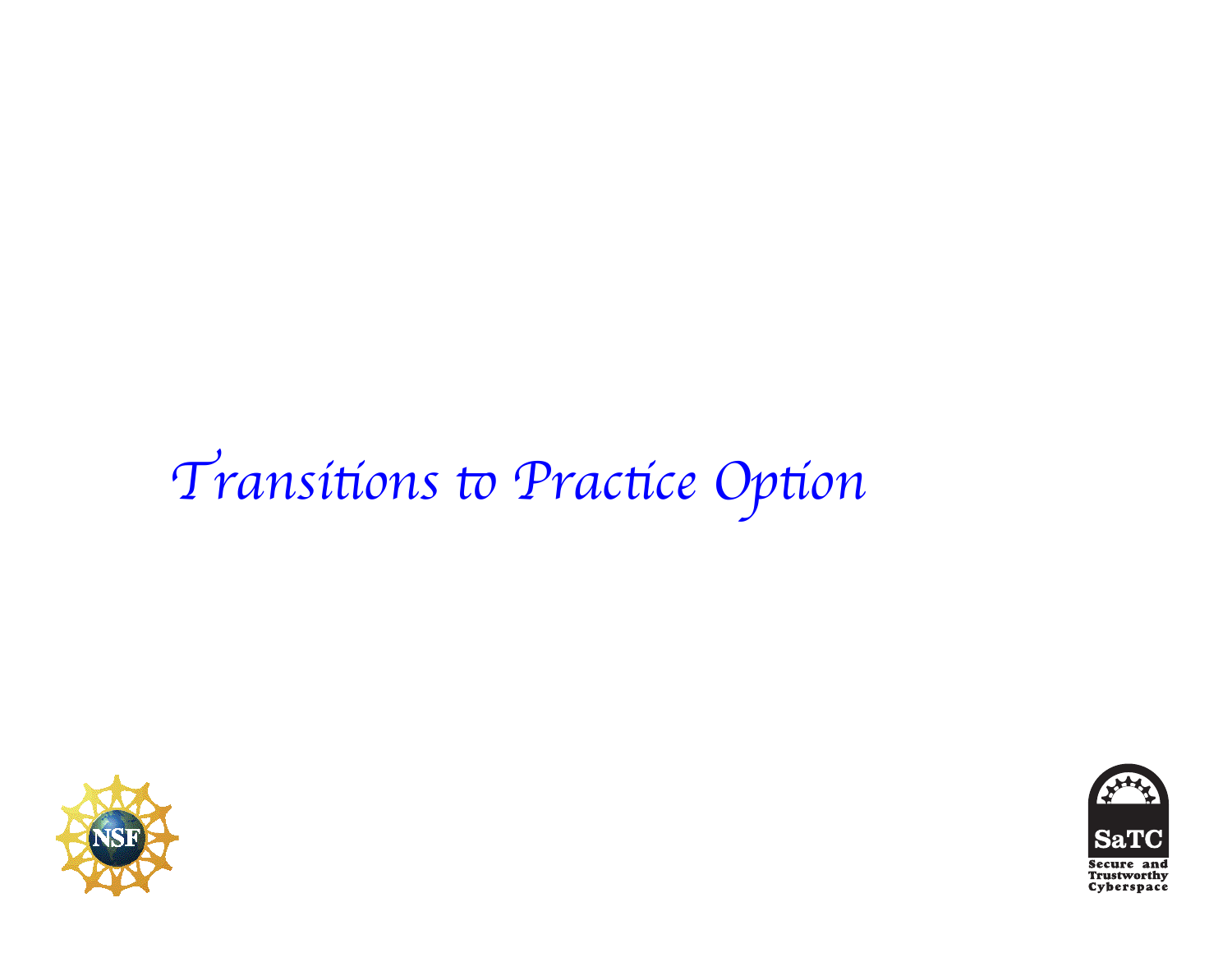## What is Transition to Practice?

- Supports later stage activities in the research and development lifecycle such as prototyping and experimental deployment
- Emphasis on activities that lead to potential impact on science and education environments – NSF cyberinfrastructure
- Supplemental funding:
	- Small: up to \$167,000
	- Medium: up to \$400,000
	- Large: Up to \$750,000
- Software developed must be released under an open source license
- Other opportunities for TTPs During FY14, Department of Homeland Security (DHS) provided additional TTP funding in partnership with NSF